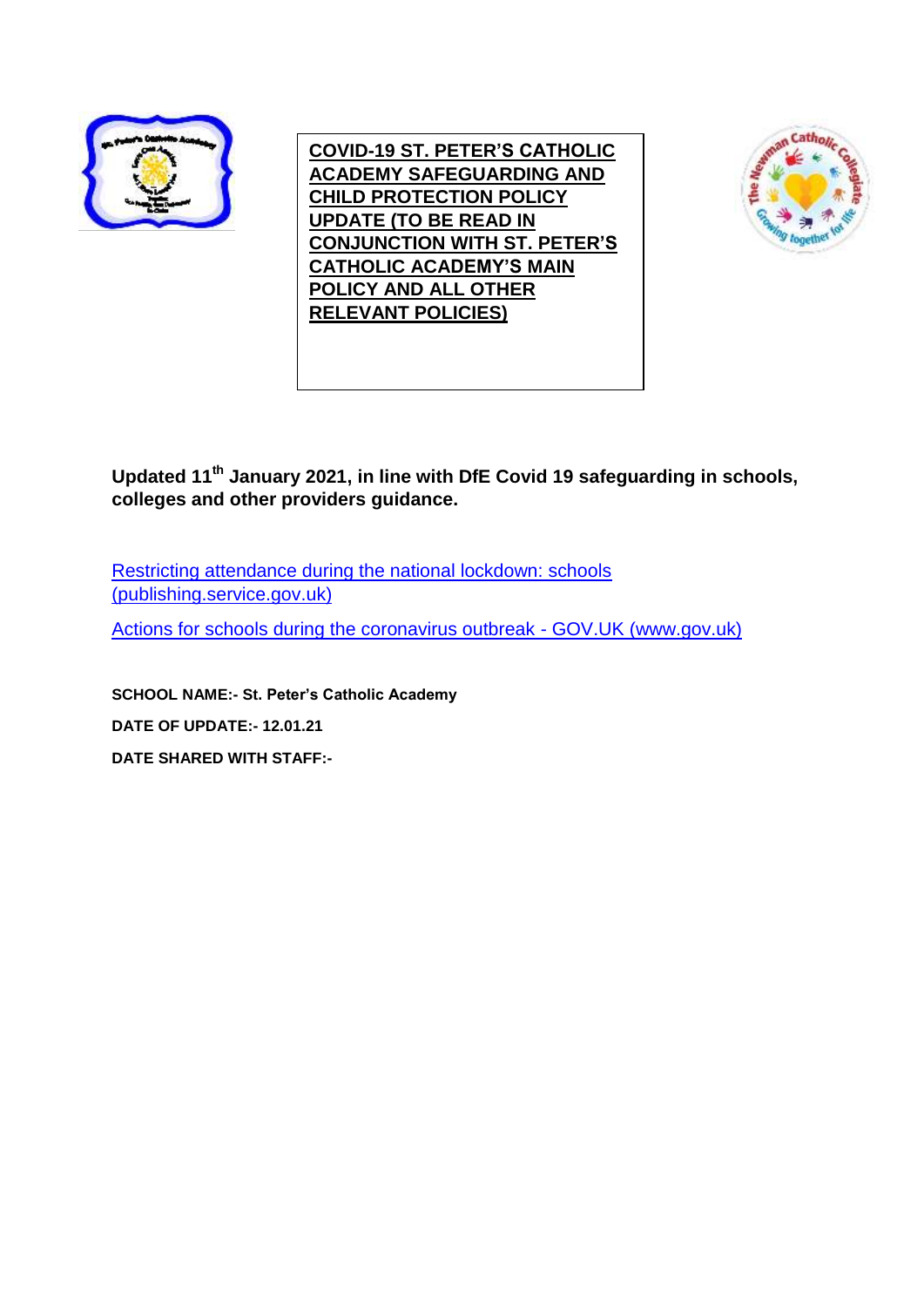#### **CONTEXT**

From  $5<sup>th</sup>$  January 2021 parents were asked to support public health efforts by keeping their children at home, wherever possible, and for schools to remain open for those children of workers critical to the COVID-19 response - who absolutely need to attend.

Schools and all childcare providers were also asked to provide care for a limited number of children - children who are vulnerable, and children whose parents are critical to the COVID-19 response and cannot be safely cared for at home.

Schools must continue to have regard to the statutory safeguarding guidance, keeping children safe in education. [Keeping children safe in education](https://assets.publishing.service.gov.uk/government/uploads/system/uploads/attachment_data/file/912592/Keeping_children_safe_in_education_Sep_2020.pdf)  [\(publishing.service.gov.uk\)](https://assets.publishing.service.gov.uk/government/uploads/system/uploads/attachment_data/file/912592/Keeping_children_safe_in_education_Sep_2020.pdf)

# **This is an addendum to the St. Peter's Catholic Academy Safeguarding, and Child Protection policy**.

Name of **school: St. Peter's Catholic Academy**

#### **Key contacts**

**Head teacher :- Mrs R Snee Designated Safeguarding Lead :- Mrs R Snee Deputy Designated Safeguarding Lead :- Mrs D Pierpoint and Mrs R Hackney Chair of Board of Directors. Dr. G Meller Chair of Governors :- Mr Peter Kelly**

**Safeguarding Governor:- Mrs E Thomas**

# **Contents** Page

| Special schools and specialist Post 16 provision6 |  |
|---------------------------------------------------|--|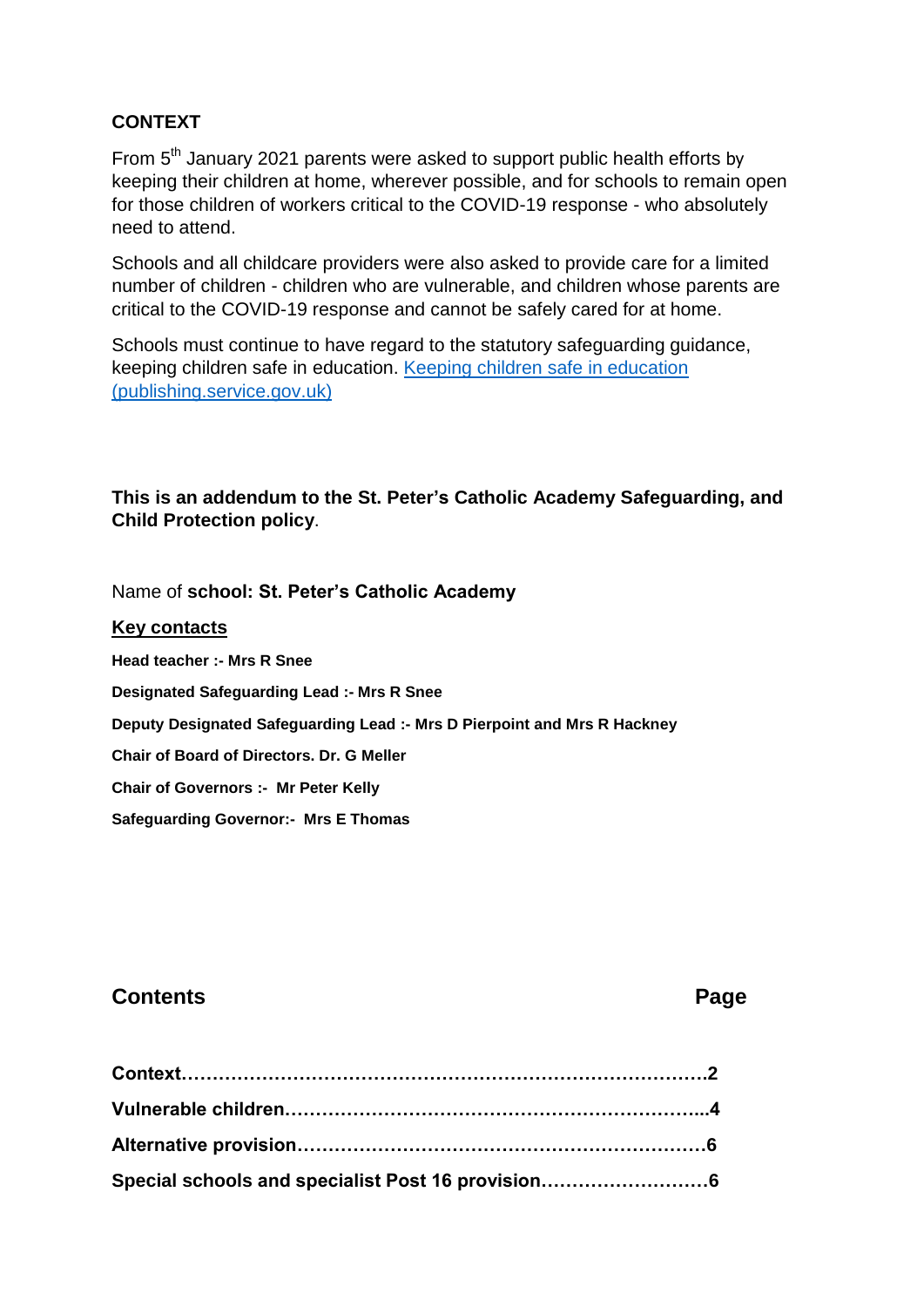| Safer recruitment, volunteers and movement of staff12 |  |
|-------------------------------------------------------|--|
|                                                       |  |
|                                                       |  |
|                                                       |  |
|                                                       |  |
|                                                       |  |
|                                                       |  |
|                                                       |  |
|                                                       |  |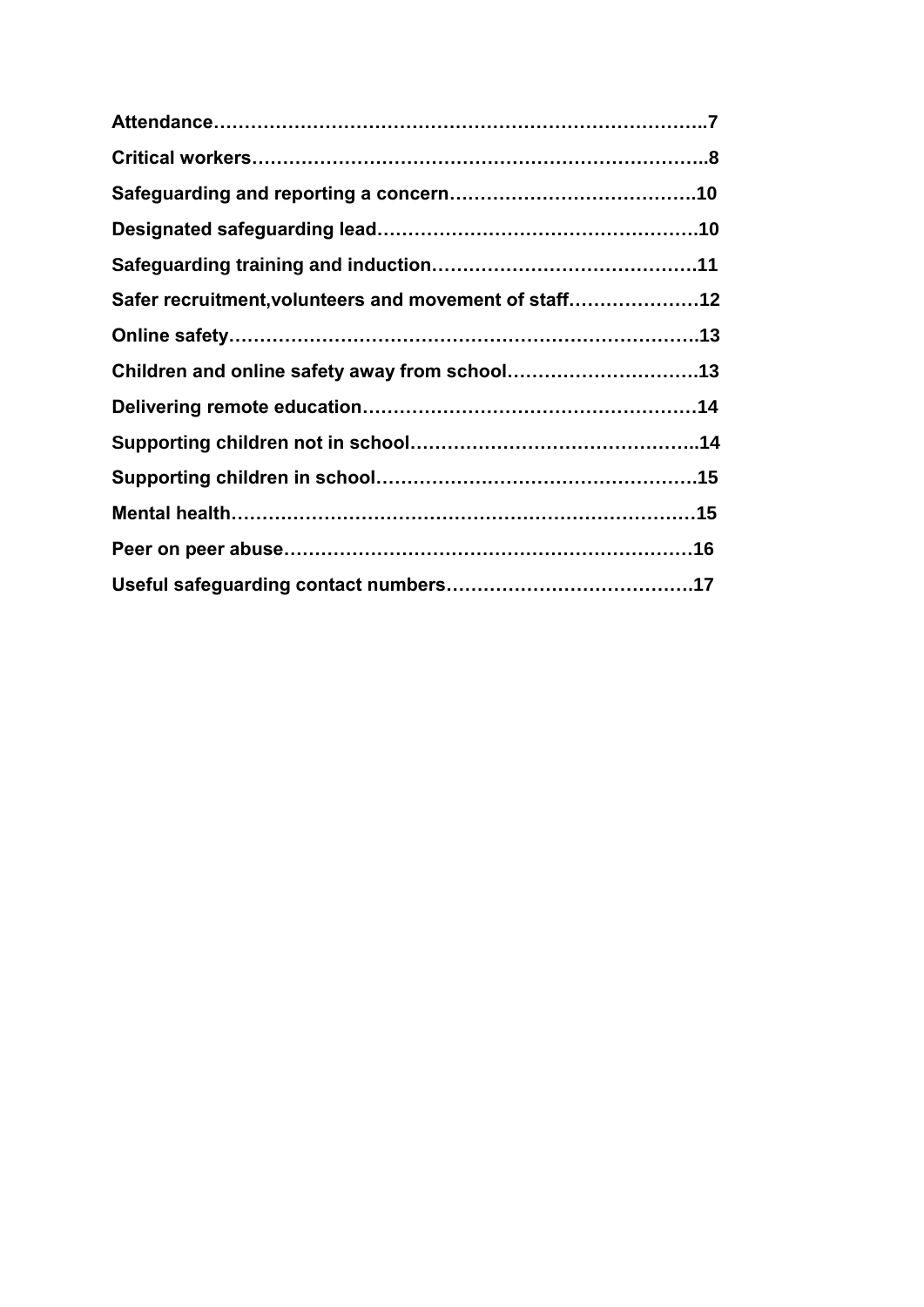# **Vulnerable Children**

Vulnerable children include those who have a social worker and those children and young people up to the age of 25 with education, health and care (EHC) plans

Those who have a social worker include children who have a Child Protection Plan and those who are looked after by the Local Authority. Vulnerable children and young people include those who:

- are assessed as being in need under section 17 of the Children Act 1989, including children and young people who have a child in need plan, a child protection plan or who are a looked-after child
- have an education, health and care (EHC) plan
- have been identified as otherwise vulnerable by educational providers or local authorities (including children's social care services), and who could therefore benefit from continued full-time attendance, this might include:
- children and young people on the edge of receiving support from children's social care services or in the process of being referred to children's services
- adopted children or children on a special quardianship order
- those at risk of becoming NEET ('not in employment, education or training')
- those living in temporary accommodation
- those who are young carers
- those who may have difficulty engaging with remote education at home (for example due to a lack of devices or quiet space to study)
- care leavers

others at the provider and local authority's discretion including pupils and students who need to attend to receive support or manage risks to their mental health

Children of critical workers and vulnerable children who can access schools or educational settings - GOV.UK (www.gov.uk)

**St. Peter's Catholic Academy** recognises that previously looked after children are a potentially vulnerable group who may not have a social worker and will consider the support and offer to this cohort of children. In particular, families and friend's carers may need additional support. Some previously looked after children may still have significant emotional wellbeing needs linked to their journey into care. Education settings have a key role in supporting the stability of those children with special guardianship orders or in adoptive homes.

Those with an EHC plan will be risk-assessed in consultation with the Local Authority and parents, to decide whether they need to continue to be offered a school or college place in order to meet their needs, or whether they can safely have their needs met at home. This could include, if necessary, carers, therapists or clinicians visiting the home to provide any essential services. Many children and young people with EHC plans can safely remain at home.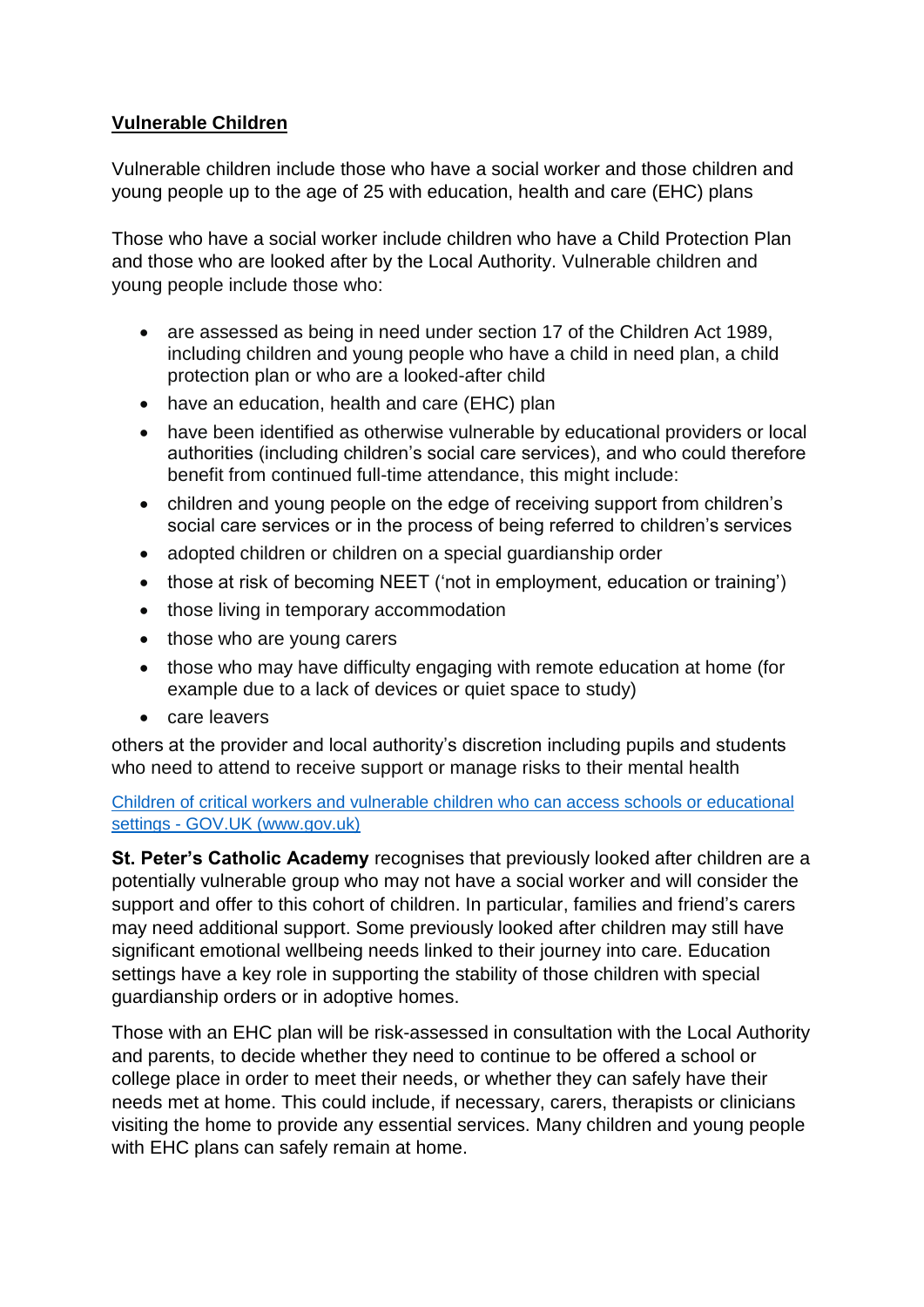Eligibility for free school meals in and of itself should not be the determining factor in assessing vulnerability.

Senior leaders, especially the Designated Safeguarding Lead (and deputy) know who our most vulnerable children are. They have the flexibility to offer a place to those on the edge of receiving children's social care support.

**St. Peter's Catholic Academy** will continue to work with and support children's social workers to help protect vulnerable children. This includes working with and supporting children's social workers and the Local Authority virtual school head (VSH) for looked-after and previously looked-after children. We will work with social workers to ensure that Personal Education Plans (PEPs) for Looked After Children are up to date with the current education offer that looked after children are accessing.

The DSL **(Mrs R Snee)** will continue to provide support to teachers and pastoral staff to ensure that contact is maintained with children (and families) who are not attending school.

Schools are expected to allow and strongly encourage vulnerable children and young people to attend. Parents/carers of vulnerable children and young people are strongly encouraged to take up the place. If vulnerable children and young people do not attend, St. Peter's Catholic Academy will:

- work together with the local authority and social worker (where applicable) to follow up with the parent or carer to explore the reason for absence, discussing their concerns using supporting guidance considering the child's circumstances and their best interests
- work together with the local authority and social worker (where applicable) and other relevant partners to encourage the child or young person to attend educational provision, particularly where the social worker agrees that the child or young person's attendance would be appropriate

Where schools grant a leave of absence to a vulnerable child or young person they should still speak to parents and carers, and social workers (where applicable) to explore the reasons for this and any concerns raised. The discussions should focus on the welfare of the child or young person and ensuring that the child or young person is able to access appropriate education and support while they are at home.

Where providers have had to temporarily stop on-site provision on public health advice, they should inform the local authority to discuss alternative arrangements for vulnerable children and young people and work towards welcoming back pupils as soon as possible, where feasible to do so.

St. Peter's Catholic Academy are encouraged to work collaboratively with other schools and education providers and other local partners (including the local authority, social workers, police, youth services, key workers etc.) to maximise opportunities for face-to face provision for vulnerable children.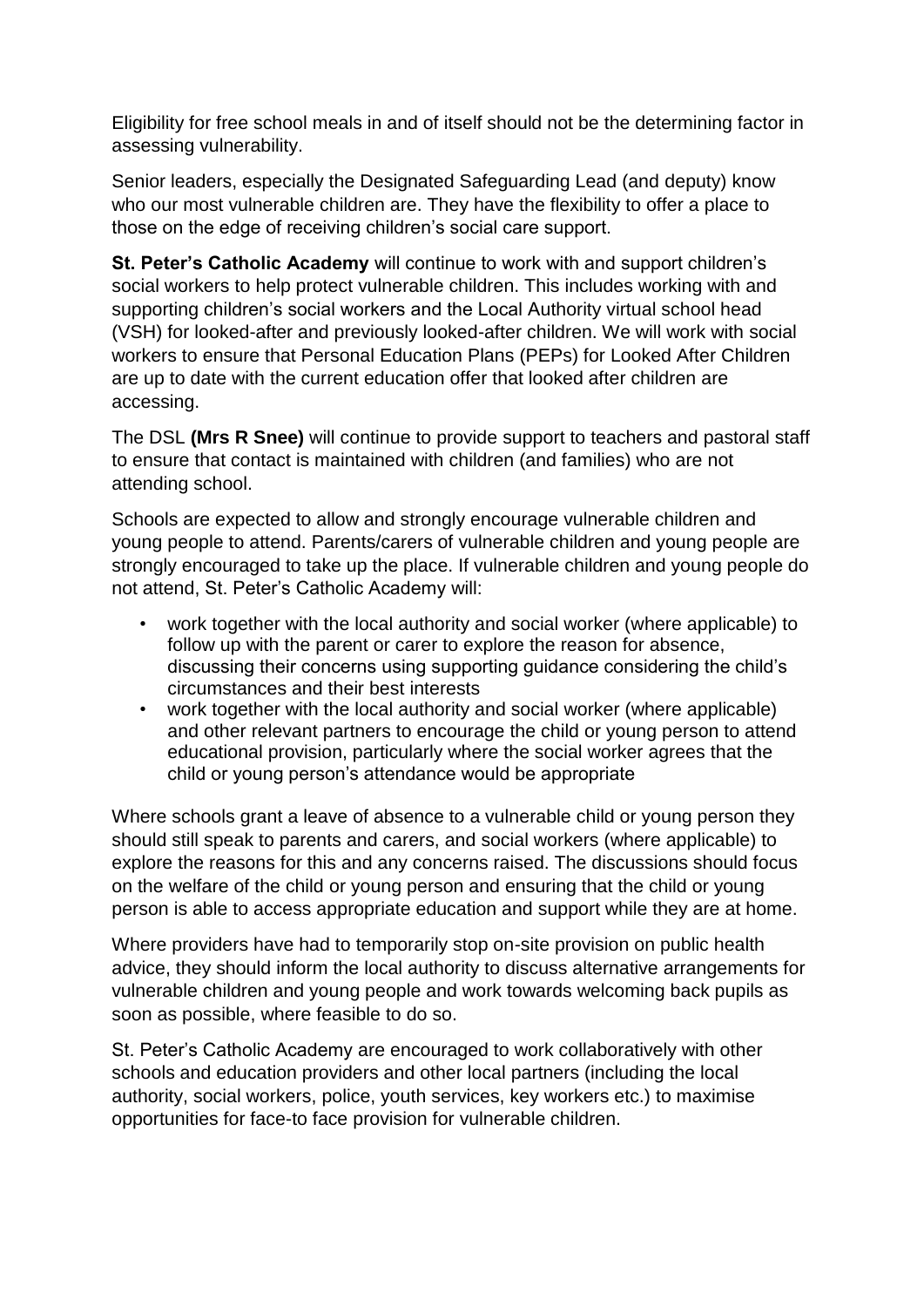Where parents are concerned about the risk of the child contracting COVID19, St. Peter's Catholic Academy or the social worker will talk through these anxieties with the parent/carer following the advice set out by Public Health England.

St. Peter's Catholic Academy will encourage our vulnerable children and young people to attend a school, including remotely if needed. The DSL will continue to provide support to teachers and pastoral staff to ensure that contact is maintained with children (and families) who are not attending school.

#### **Alternative provision schools**

Alternative Provision schools should remain open to vulnerable children and young people and children of critical works (recognising that the characteristics of the cohorts in alternative provision will mean these settings continue to offer face to face provision for all pupils, where appropriate).

We expect AP schools to actively encourage those they consider to be vulnerable – identified in partnership with local services - to attend provision. They should provide robust remote learning for those who are not attending.

On occasion AP schools will encounter circumstances where they cannot provide their usual interventions and provision at adequate staffing ratios, or with staff with vital specialist training. In these circumstances they should seek to resume as close as possible to full time provision, as soon as possible, for all children of critical workers and those deemed vulnerable.

Hospital schools should continue to provide full time education where it is safe and feasible to do so, and in line with hospital infection prevention and control (IPC) measures.

#### **Attendance**

During this period of national lockdown, primary, secondary, alternative provision and special schools will remain open to vulnerable children and young people and the children of critical workers only (recognising that the characteristics of the cohorts in special schools and alternative provision will mean these settings continue to offer face to face provision for all pupils, where appropriate). All other pupils should receive remote education. Pupils who are self-isolating should not attend school. Clinically extremely vulnerable pupils are also advised not to attend school.

St. Peter's Catholic Academy will continue to record attendance in the register. We will follow up on absences of the pupils who are expected to be in school but where a parent wishes for their child to be absent, we may authorise the absence during this national lockdown period.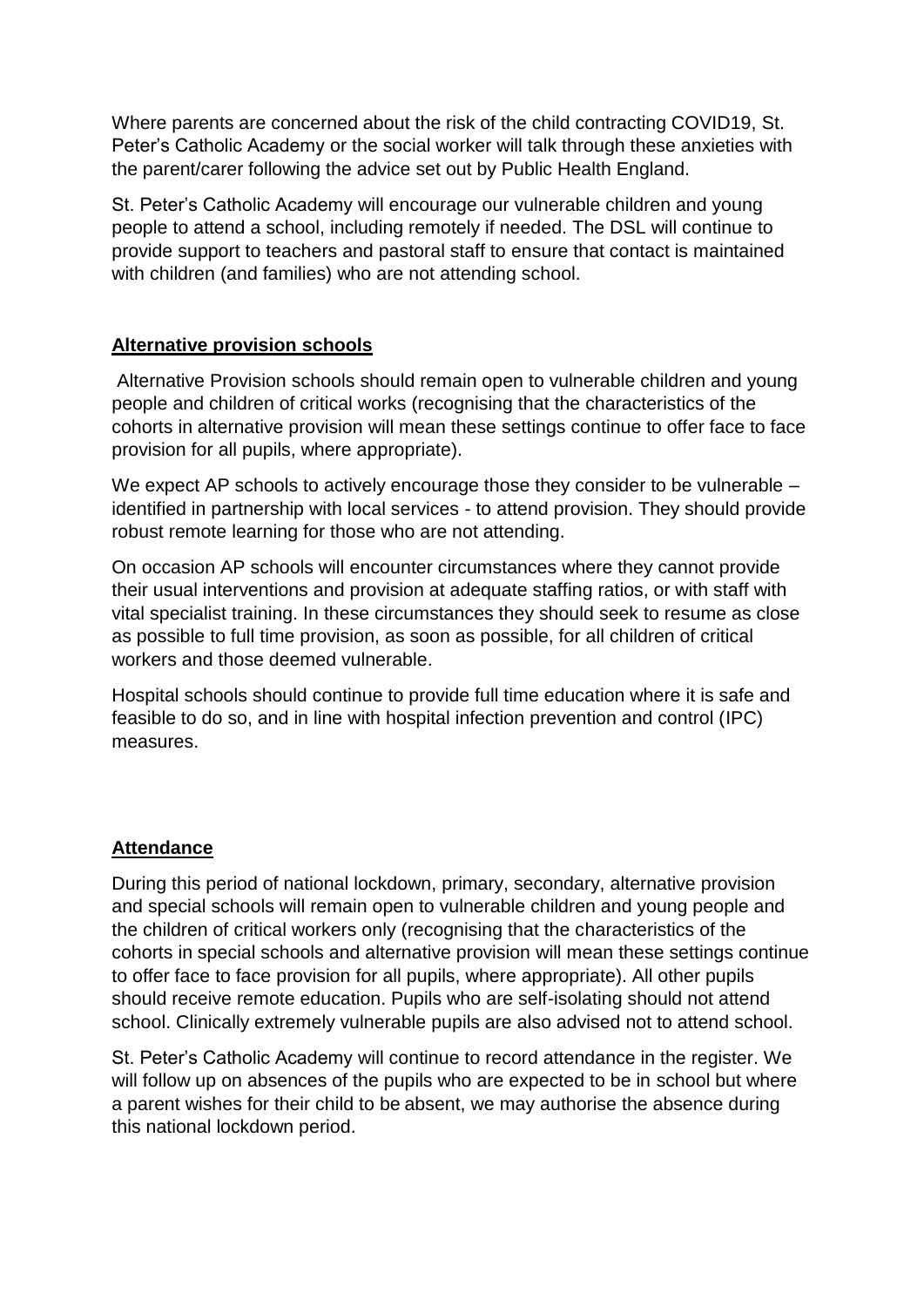All pupils who are not eligible to be in school should be marked as Code X. They are not attending because they are following public health advice. As vulnerable children are still expected to attend school full time, they should not be marked as Code X if they are not in school (except if they are shielding, self-isolating or quarantining). If the parent of a vulnerable child wishes their child to be absent, the parent should let the school know.

The DfE expects schools to grant applications for leave of absence given the exceptional circumstances. This should be recorded as code C (leave of absence authorised by the school) unless another authorised absence code is more applicable.

Shielding advice is currently in place, and so all children still deemed clinically extremely vulnerable are advised not to attend school.

St. Peter's Catholic Academy and social workers will agree with parents/carers whether children in need should be attending school and we will then follow up on any pupil that they were expecting to attend, who does not.

We will also follow up with any parent or carer who has arranged care for their child(ren) and the child(ren) subsequently do not attend.

Phone calls will be made to the parents/carers in these circumstances.

In all circumstances where a vulnerable child does not take up their place at school, or discontinues, St. Peter's Catholic Academy will notify their social worker.

#### **Critical workers**

Parents whose work is critical to the coronavirus (COVID-19) and EU transition response include those who work in health and social care and in other key sectors outlined in the following sections. Children with at least one parent or carer who is a critical worker can go to school or college if required, but parents and carers should keep their children at home if they can.

[Critical workers and vulnerable children who can access schools or educational](https://www.gov.uk/government/publications/coronavirus-covid-19-maintaining-educational-provision?utm_source=4%20January%202021%20C19&utm_medium=Daily%20Email%20C19&utm_campaign=DfE%20C19)  settings - [GOV.UK \(www.gov.uk\)](https://www.gov.uk/government/publications/coronavirus-covid-19-maintaining-educational-provision?utm_source=4%20January%202021%20C19&utm_medium=Daily%20Email%20C19&utm_campaign=DfE%20C19)

The full list can be found here:

This includes, but is not limited to, doctors, nurses, midwives, paramedics, social workers, care workers, and other frontline health and social care staff including volunteers; the support and specialist staff required to maintain the UK's health and social care sector; those working as part of the health and social care supply chain, including producers and distributors of medicines and medical and personal protective equipment.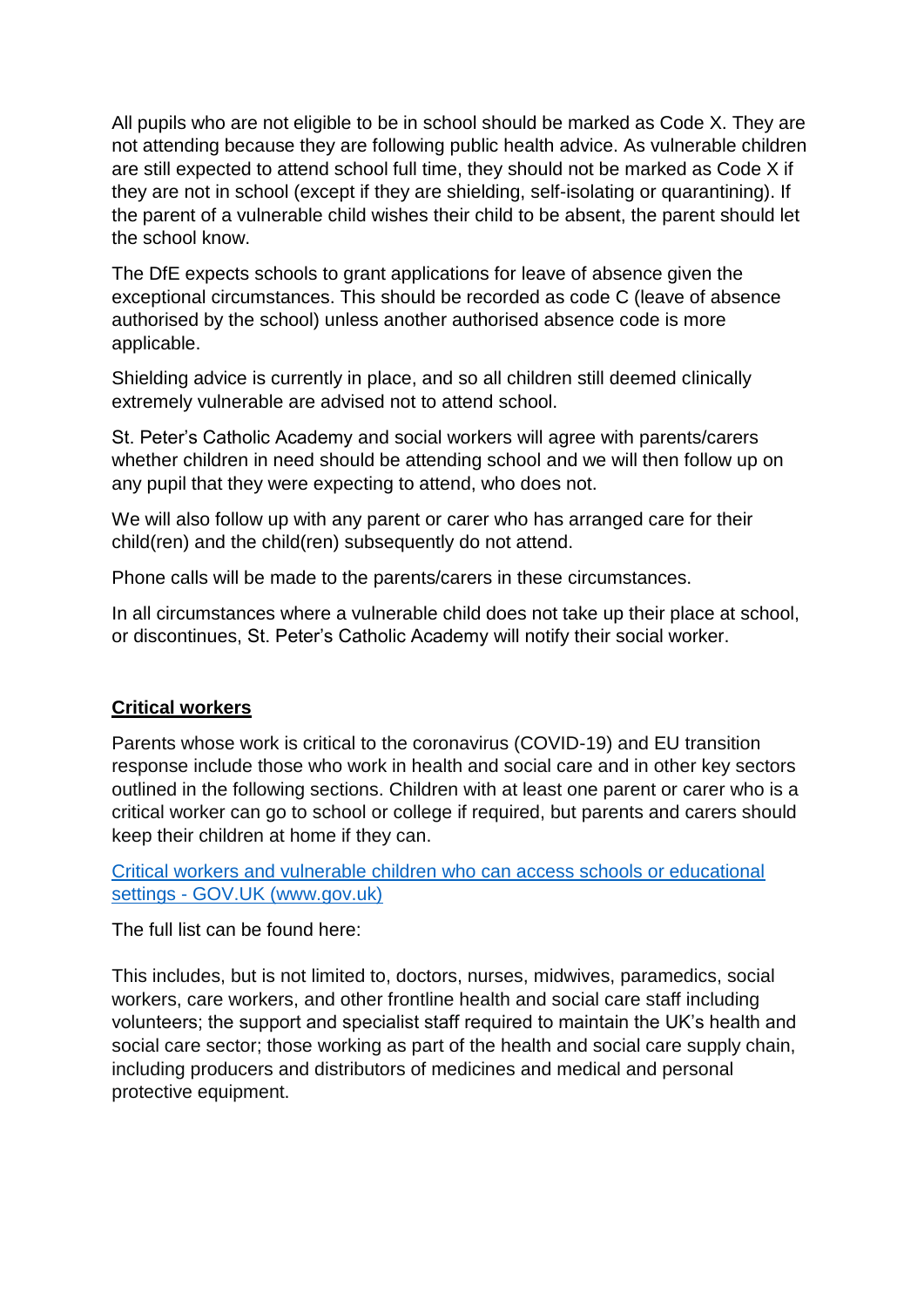Education and childcare :-

- childcare
- support and teaching staff
- social workers
- specialist education professionals who must remain active during the coronavirus (COVID-19) response to deliver this approach

Key Public Services:-

- those essential to the running of the justice system
- religious staff
- charities and workers delivering key frontline services
- those responsible for the management of the deceased
- journalists and broadcasters who are providing public service broadcasting

Local and national government. This only includes those administrative occupations essential to the effective delivery of:-

- the coronavirus (COVID-19) response, and the delivery of and response to EU transition
- essential public services, such as the payment of benefits and the certification or checking of goods for import and export (including animal products, animals, plants and food), including in government agencies and arms length bodies

Food and other necessary good. This includes those involved in food:-

- production
- processing
- **•** distribution
- sale and delivery
- as well as those essential to the provision of other key goods (for example hygienic and veterinary medicines)

Public safety and national security. This includes:-

- police and support staff
- Ministry of Defence civilians
- contractor and armed forces personnel (those critical to the delivery of key defence and national security outputs and essential to the response to the coronavirus (COVID-19) outbreak and EU transition)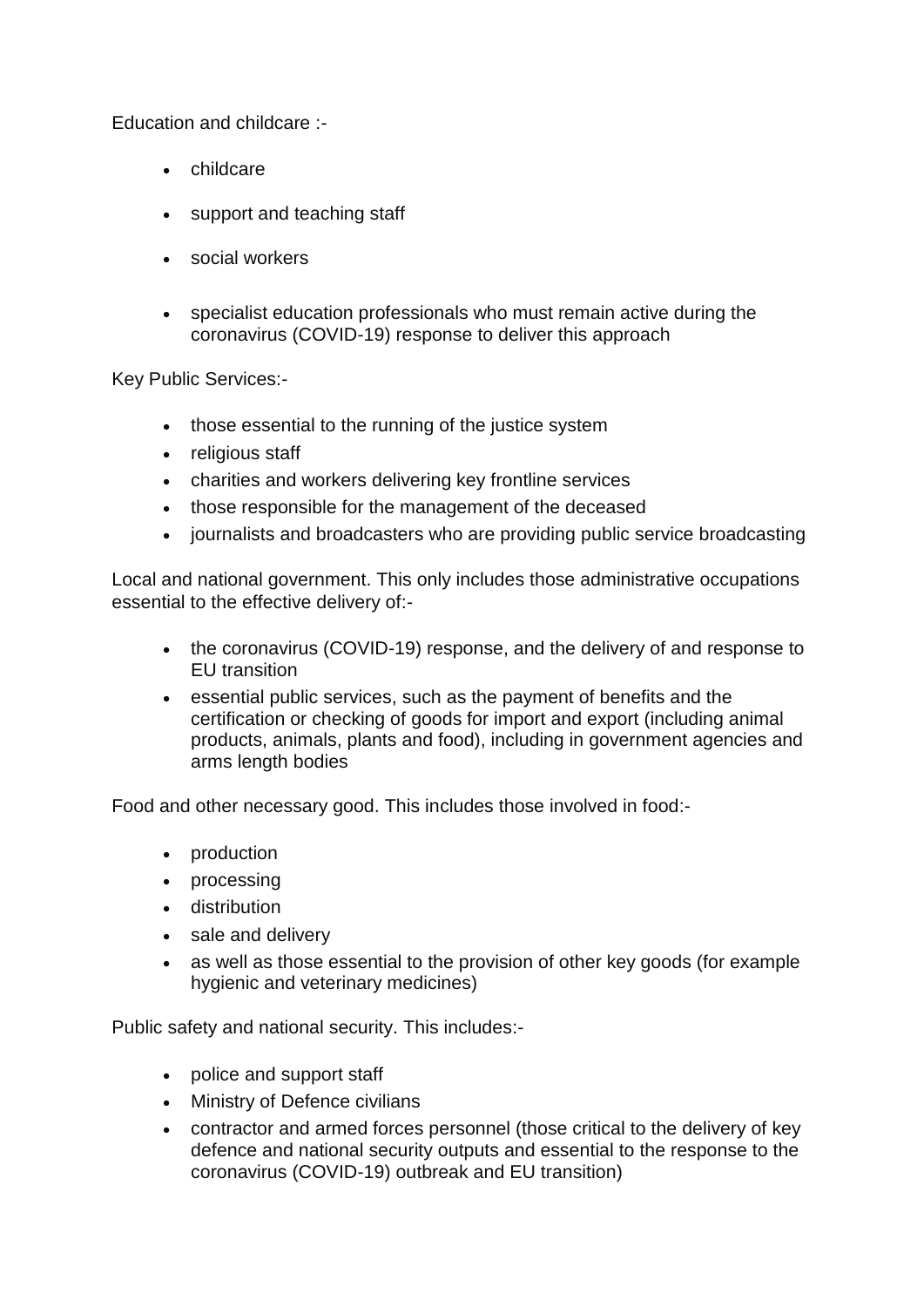- fire and rescue service employees (including support staff)
- National Crime Agency staff
- those maintaining border security, prison and probation staff and other national security roles, including those overseas

Transport and border.

This includes those who will keep the air, water, road and rail passenger and freight transport modes operating during the coronavirus (COVID-19) response and EU transition, including those working on transport systems through which supply chains pass and those constructing or supporting the operation of critical transport and border infrastructure through which supply chains pass.

Utilities, communication and financial services. This includes:-

- staff needed for essential financial services provision (including but not limited to workers in banks, building societies and financial market infrastructure)
- the oil, gas, electricity and water sectors (including sewerage)
- information technology and data infrastructure sector and primary industry supplies to continue during the coronavirus (COVID-19) response
- key staff working in the civil nuclear, chemicals, telecommunications (including but not limited to network operations, field engineering, call centre staff, IT and data infrastructure, 999 and 111 critical services)
- postal services and delivery
- payments providers
- waste disposal sectors

[Children of critical workers and vulnerable children who can access schools or educational](https://www.gov.uk/government/publications/coronavirus-covid-19-maintaining-educational-provision/guidance-for-schools-colleges-and-local-authorities-on-maintaining-educational-provision)  settings - [GOV.UK \(www.gov.uk\)](https://www.gov.uk/government/publications/coronavirus-covid-19-maintaining-educational-provision/guidance-for-schools-colleges-and-local-authorities-on-maintaining-educational-provision)

# **Safeguarding and reporting of concerns**

Where staff have a concern about a child, they should continue to follow the process outlined in our Safeguarding Policy.

Staff are reminded of the need to report and record any concern immediately and without delay.

Where staff are concerned about an adult working with children in the school, they should report the concern to the headteacher.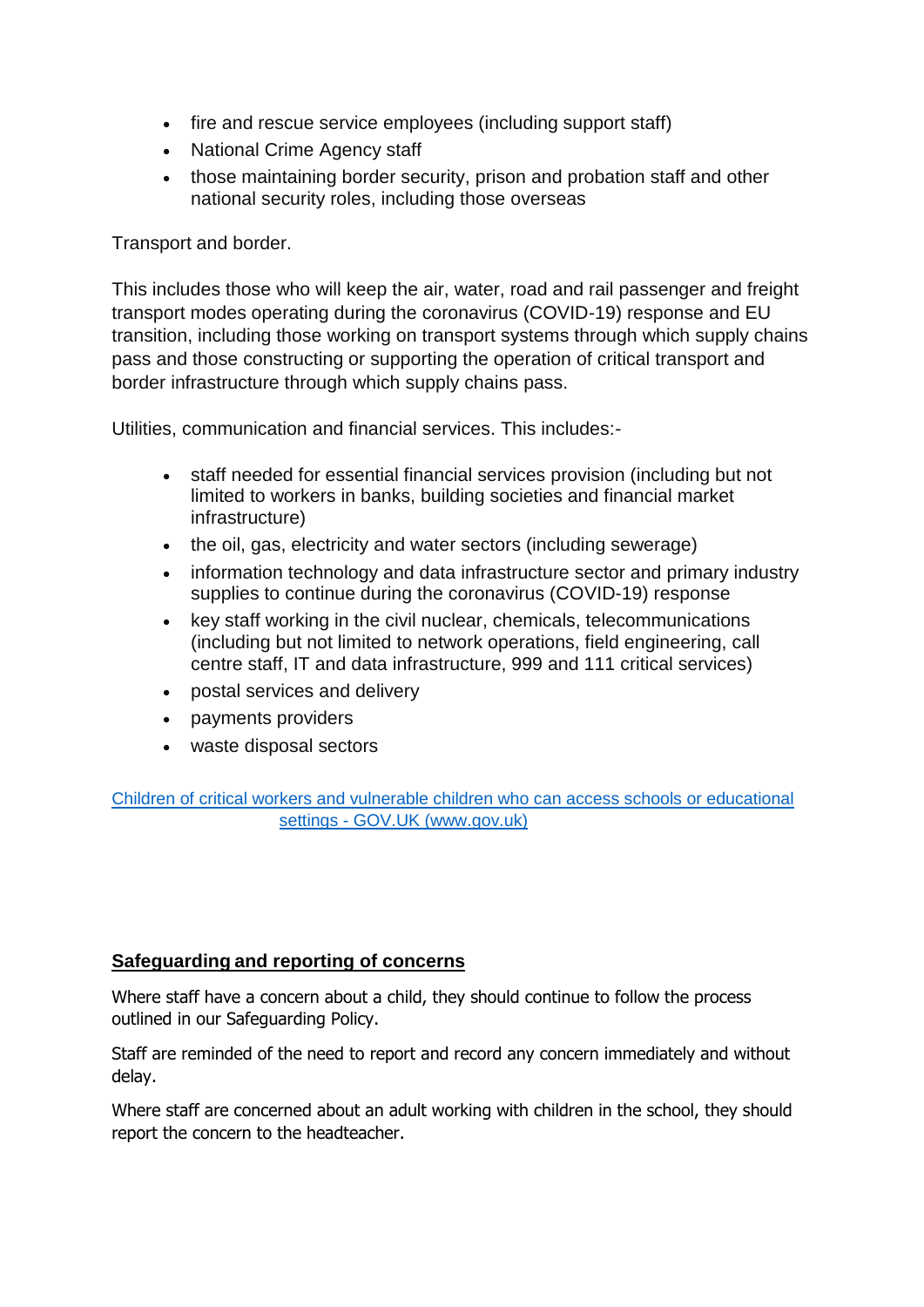If there is a requirement to make a notification to the Principal whilst away from school, this should be done verbally over the phone and followed up with an email to the head teacher to confirm the discussion.

Concerns around the Principal should be directed to the Chair of Governors **(Mr P Kelly)**  and SEL **(Mr I Beardmore)**

Schools must continue to have regard to the statutory safeguarding guidance, keeping children safe in education.

It will be important that all staff working in the school are aware of this revised policy addendum.

There should be no change to local multi-agency safeguarding arrangements, which remain the responsibility of the three safeguarding partners (local authorities, clinical commissioning groups and chief officers of police). We expect all local safeguarding partners to be vigilant and responsive to all safeguarding threats and ensure vulnerable children and young persons are safe – particularly as more children and young people will be learning remotely.

#### **Designated Safeguarding Lead**

It is expected that St. Peter's Catholic Academy will have a trained DSL (or deputy) available on site. However, it is recognised that there may be operational challenges to this. In such cases, there are two options to consider:

- a trained DSL (or deputy) from the school can be available to be contacted via phone or online video, for example working from home
- sharing trained DSLs (or deputies) with other schools (who should be available to be contacted via phone or online video)

Where a trained DSL (or deputy) is not on site, in addition to one of the above options, a senior leader should take responsibility for co-ordinating safeguarding on site.

This might include updating and managing access to child protection online systems and liaising with the offsite DSL (or deputy) and as required liaising with children's social workers where they require access to children in need and/or to carry out statutory assessments at the Academy.

The DSL will ensure all relevant safeguarding and welfare information held on children remains accurate, and complete. If a child from our school attends another setting, we will do what we can reasonably to provide the receiving institution with relevant welfare and child protection information

It is important that all staff and volunteers have access to a trained DSL (or deputy). On each day staff on site will be made aware of that person is and how to speak to them.

The DSL will continue to engage with social workers, and attend all multi-agency meetings, which can be done remotely.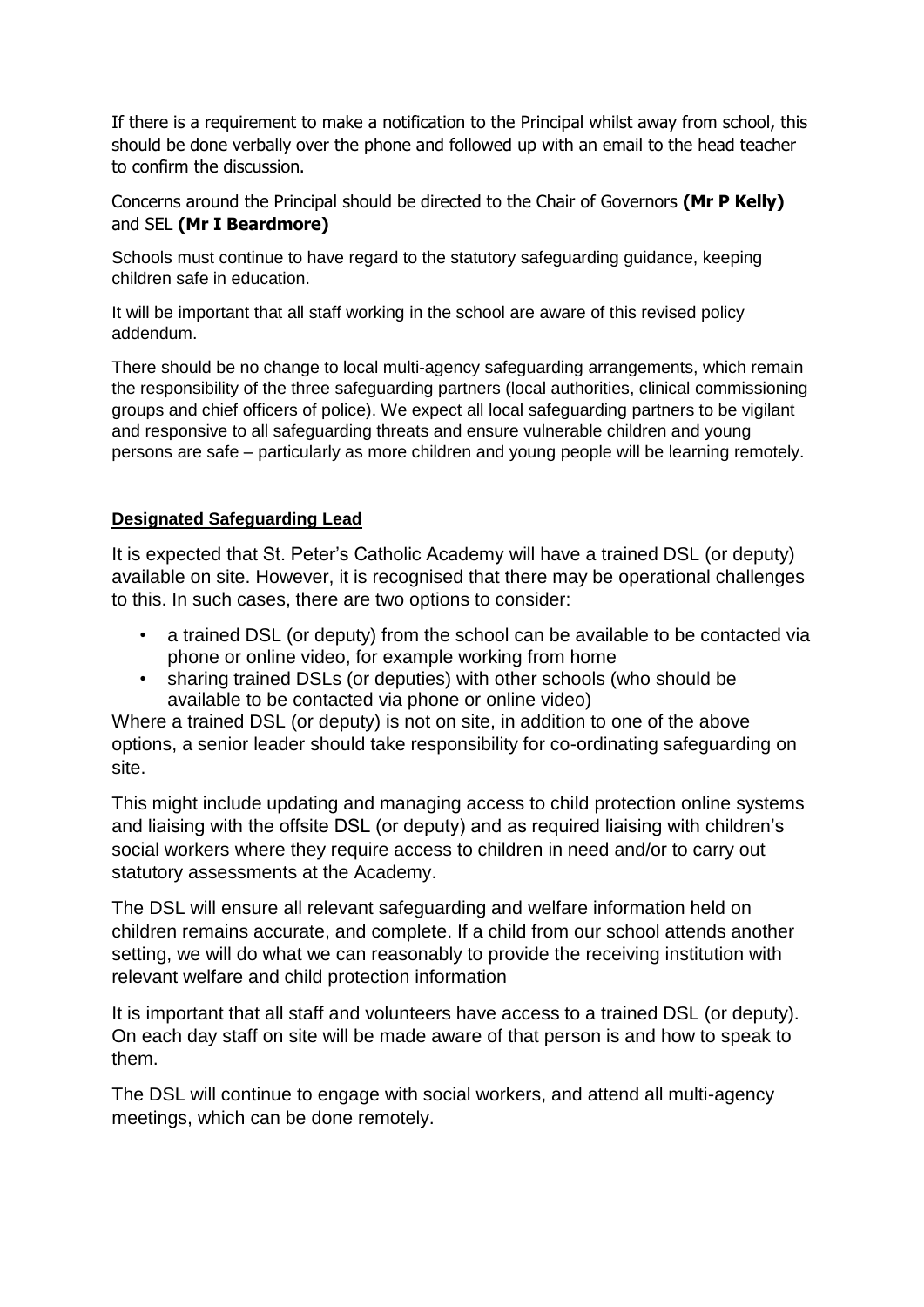# **Safeguarding Training and Induction**

All existing school staff at St. Peter's Catholic Academy have had safeguarding training and have read part 1 of Keeping Children Safe in Education (2020). The DSL should communicate with staff any new local arrangements, so they know what to do if they are worried about a child.

Where new staff are recruited, or new volunteers enter St. Peter's Catholic Academy, they will continue to be provided with a safeguarding induction.

If staff are deployed from another education or children's workforce setting to our school, we will consider the DfE supplementary guidance on safeguarding children during the COVID-19 pandemic and will accept portability as long as the current school confirms in writing that: -

- the individual has been subject to an enhanced DBS and children's barred list check
- there are no known concerns about the individual's suitability to work with children
- there is no ongoing disciplinary investigation relating to that individual
- that the member of staff has received appropriate safeguarding training.

Upon arrival, they will be given a copy of our child protection policy, confirmation of local processes and confirmation of DSL arrangements.

# **Safer recruitment/volunteers and movement of staff**

It remains essential that people who are unsuitable are not allowed to enter the children's workforce or gain access to children. When recruiting new staff, St. Peter's Catholic Academy will continue to follow the relevant safer recruitment processes for their setting, including, as appropriate, relevant sections in part 3 of Keeping Children Safe in Education (2020) (KCSIE). Schools must comply with their legal duties regarding pre-appointment including having regard to part three of the statutory safeguarding guidance keeping children safe in education.

Where St. Peter's Catholic Academy are utilising volunteers, that St. Peter's Catholic Academy will continue to follow the checking and risk assessment process as set out in paragraphs 167 to 172 of KCSIE. Under no circumstances will a volunteer who has not been checked be left unsupervised or allowed to work in regulated activity. Approval to use volunteers must be granted by the SEL and Chair of Board of **Directors** 

St. Peter's Catholic Academy will continue to follow the legal duty to refer to the DBS anyone who has harmed or poses a risk of harm to a child or vulnerable adult. Full details can be found at paragraph 163 of KCSIE.

St. Peter's Catholic Academy will also continue to consider and make referrals to the Teaching Regulation Agency (TRA) as per paragraph 166 of KCSIE and the TRA's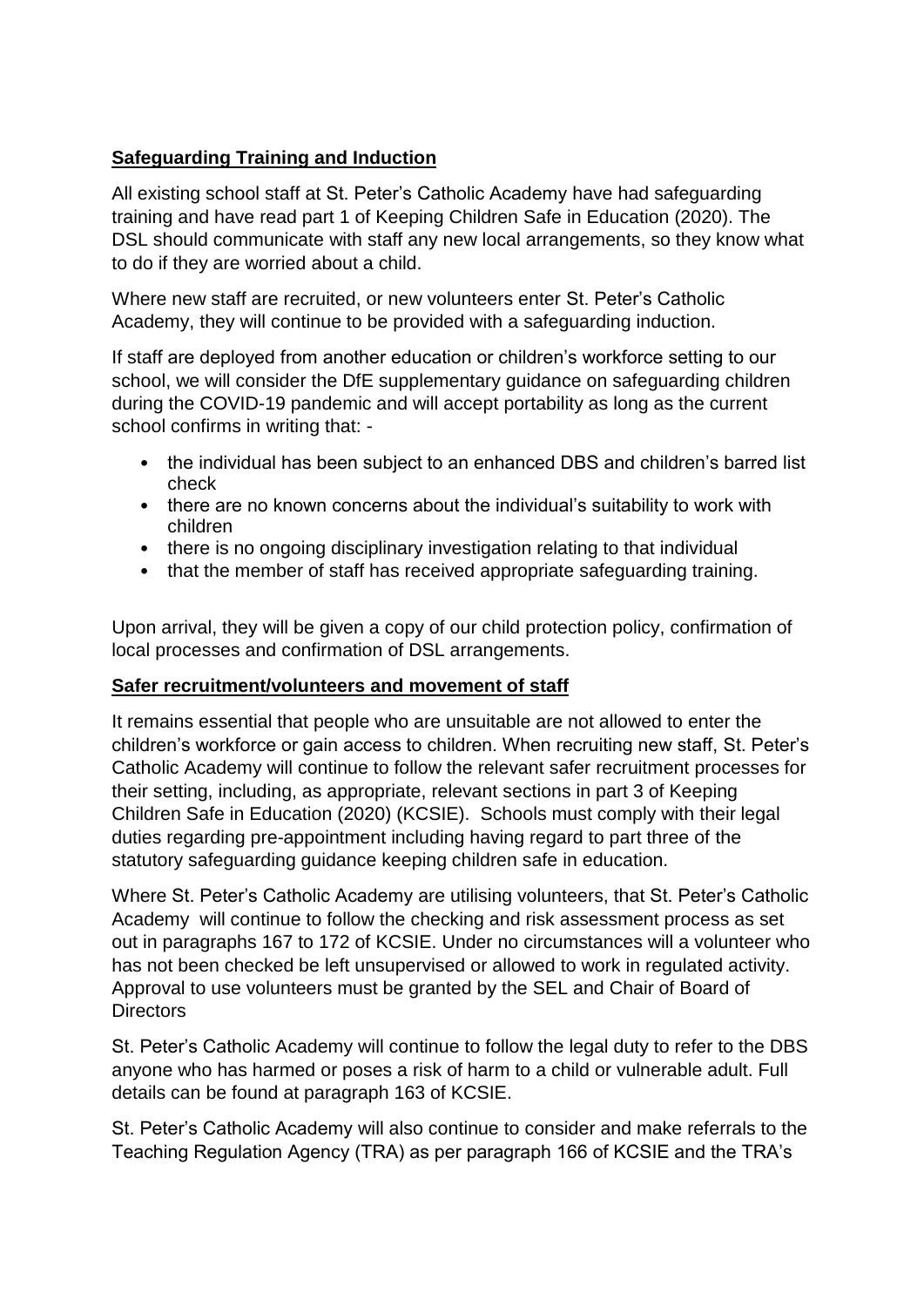'Teacher misconduct advice for making a referral. During the COVID-19 period all referrals should be made by emailing: misconduct.teacher@education.gov.uk

Whilst acknowledging the challenge of the current National emergency, it is essential from a safeguarding perspective that any St. Peter's Catholic Academy is aware, on any given day, which staff/volunteers will be in St. Peter's Catholic Academy, and that appropriate checks have been carried out, especially for anyone engaging in regulated activity. As such, St. Peter's Catholic Academy will continue to keep the single central record (SCR) up to date as outlined in paragraphs 148 to 156 in **KCSIE** 

# **Volunteers (only if approved by the SEL and Chair of Board of Directors)**

Volunteers may be used to support the work of the school, as would usually be the case. It is important that they are properly supported and given appropriate roles. Where schools are using volunteers, they should continue to follow the checking and risk assessment process as set out in the volunteer section in part 3 of keeping children safe in education.

Under no circumstances will a volunteer who has not been checked be left unsupervised or allowed to work in regulated activity. Mixing of volunteers across groups should be kept to a minimum, and they should remain 2 metres from pupils and staff where possible.

Existing volunteers in regulated activity do not have to be re-checked if they have already had a DBS check (which includes barred list information).

Supervision must be:

- by a person who is in regulated activity.
- regular and day to day; and
- reasonable in all the circumstances to ensure the protection of children.

# **Online safety** in St. Peter's Catholic Academy

We will continue to provide a safe environment, including online. This includes the use of an online filtering system. Where pupils are using computers in St. Peter's Catholic Academy appropriate supervision will be in place.

# **Children and online safety at St Peter's Catholic Academy**

It is important that all staff who interact with children, including online, continue to look out for signs a child may be at risk. Any such concerns should be dealt with as per the Child Protection Policy and where appropriate referrals should still be made to children's social care and as required, the police.

Online teaching should follow the same principles as set out in the online teaching and learning policy and all live lessons must be recorded. All parents have been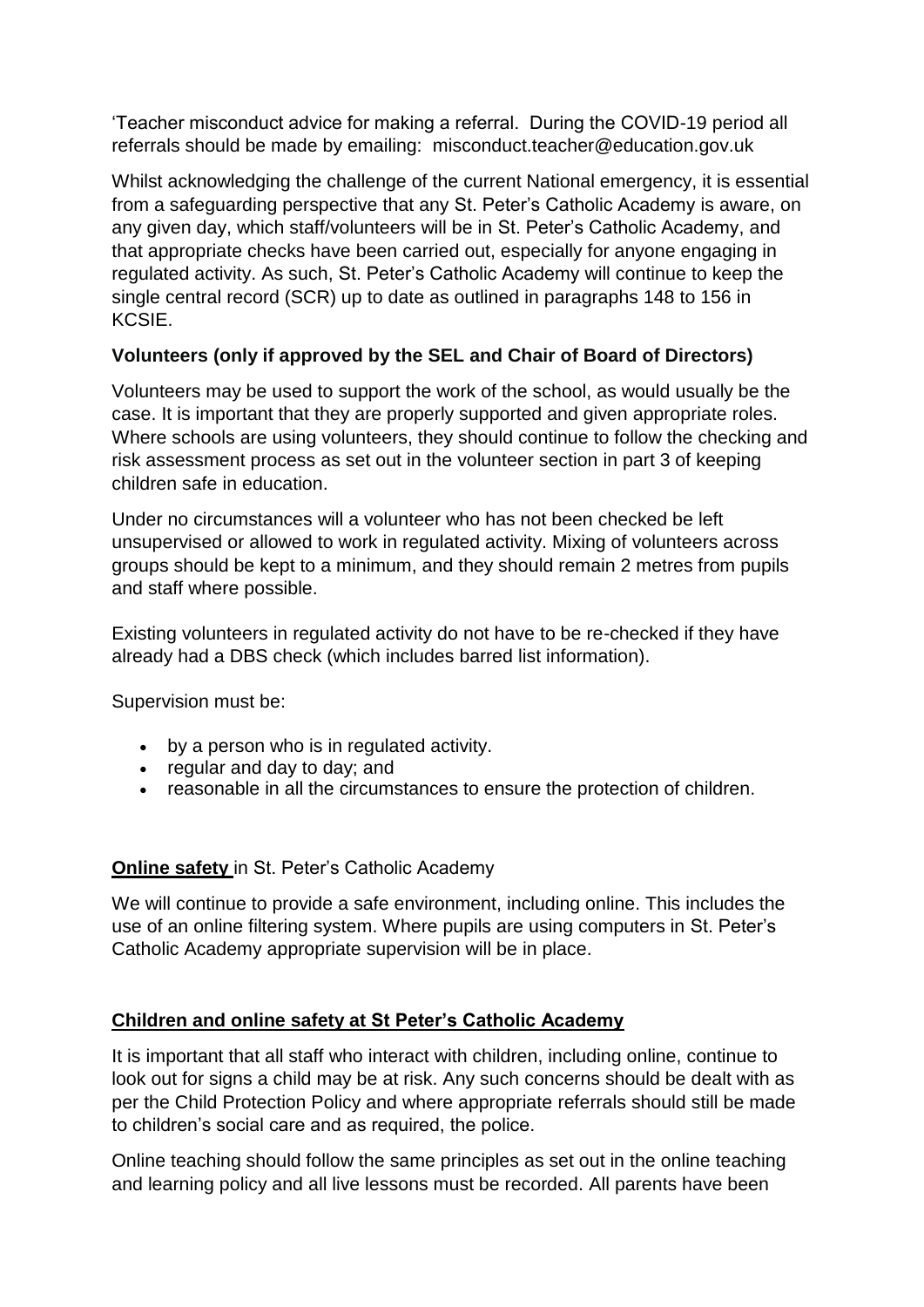informed that lessons are being recorded to ensure we are GDPR compliant. Senior team will quality assure lessons by viewing recordings and by being members of class channels and doing live drop ins. Under no circumstances will this be used to judge a teacher's performance however may be used to offer support if required.

St. Peter's Catholic Academy will ensure any use of online learning tools and systems is in line with privacy and data protection/GDPR requirements.

Below are some things to consider IF there are virtual lessons, especially where webcams are involved:

- No 1:1s, groups only, unless specific permission has been granted; these sessions are recorded.
- Staff and children must wear suitable clothing, as should anyone else in the household.
- Any computers used should be in appropriate areas, for example, not in staff bedrooms; and the background should be blurred.
- The live class must be recorded so that if any issues were to arise, the video can be reviewed.
- Language must be professional and appropriate, including any family members in the background.
- Staff must only use platforms specified by senior leaders and approved by our IT network manager / provider to communicate with students
- Staff should record, the length, time, date and attendance of any sessions held and report any safeguarding concerns.

The behaviour policy has an addendum for conduct in online lessons

It is important that all staff who interact with children, including online, continue to look out for signs a child may be at risk. Any such concerns should be dealt with as per St. Peter's Catholic Academy Child Protection Policy and where appropriate referrals should still be made to children's social care and as required, the police. Online teaching should follow the same principles as set out in St. Peter's Catholic Academy code of conduct.

St. Peter's Catholic Academy will ensure that any use of online learning tools and systems is in line with privacy and data protection/GDPR requirements.

# **Delivering remote education safely**

Keeping children safe online is essential. [https://www.gov.uk/government/publications/keeping-children-safe-in-education--2](file:///C:/Users/ibeardmore/AppData/Local/Microsoft/Windows/INetCache/Content.Outlook/CAQ4F446/keeping%20children%20safe%20in%20education)

The statutory guidance keeping children safe in education provides schools and colleges with information on what they should be doing to protect their pupils online. Support on delivering online remote education safely is available from:

[•safe remote learning](file:///C:/Users/ibeardmore/AppData/Local/Microsoft/Windows/INetCache/Content.Outlook/CAQ4F446/safe%20remote%20learning) safe remote learning, published by SWGfL

• [online safety](file:///C:/Users/ibeardmore/AppData/Local/Microsoft/Windows/INetCache/Content.Outlook/CAQ4F446/online%20safety) online safety and safeguarding, published by LGfL, which covers safe remote learning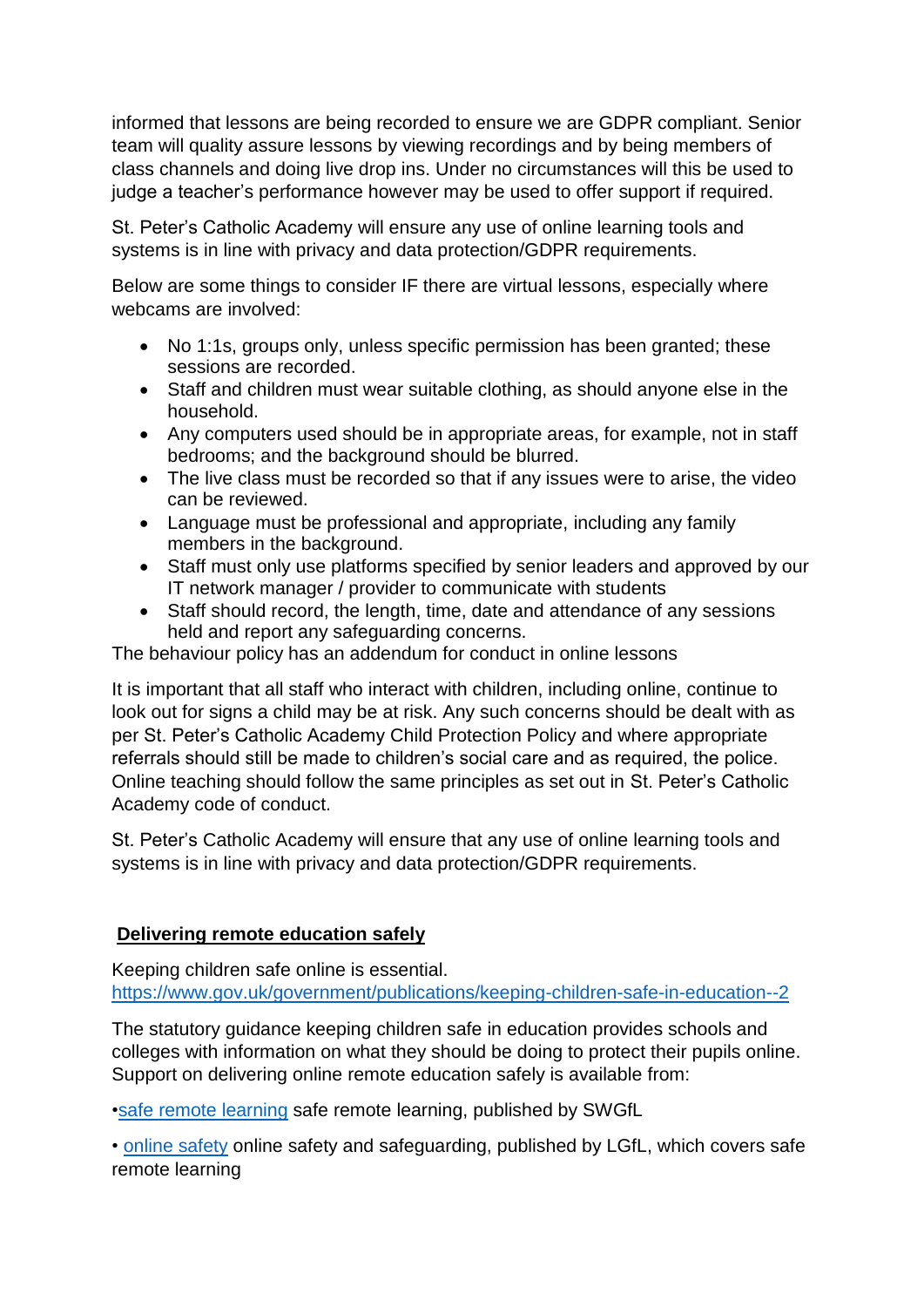• the National Cyber Security Centre, which includes which video conference service is right for you and using video conferencing services securely [video conferencing](file:///C:/Users/ibeardmore/AppData/Local/Microsoft/Windows/INetCache/Content.Outlook/CAQ4F446/video%20conferencing)

• [safeguarding and remote education during coronavirus Covid-19](file:///C:/Users/ibeardmore/AppData/Local/Microsoft/Windows/INetCache/Content.Outlook/CAQ4F446/safeguarding%20and%20remote%20education%20during%20coronavirus%20Covid-19) safeguarding and remote education during coronavirus (COVID-19)

• annex C of keeping children safe in education [https://www.gov.uk/government/publications/keeping-children-safe-in-education--2](file:///C:/Users/ibeardmore/AppData/Local/Microsoft/Windows/INetCache/Content.Outlook/CAQ4F446/keeping%20children%20safe%20in%20education) 

# **Supporting children not in St. Peter's Catholic Academy**

St. Peter's Catholic Academy are committed to ensuring the safety and wellbeing of all their Children and Young people.

Where the DSL has identified a child to be on the edge of social care support, or who would normally receive pastoral-type support in St. Peter's Catholic Academy, they should ensure that a robust communication plan is in place for that child or young person.

Details of this plan must be recorded as should a record of contact have made.

The communication plans can include; remote contact, phone contact, door-step visits. Other individualised contact methods should be considered and recorded.

St. Peter's Catholic Academy DSL will work closely with all stakeholders to maximise the effectiveness of any communication plan. This plan must be reviewed regularly (at least once a fortnight) and where concerns arise, the DSL will consider any referrals as appropriate. St. Peter's Catholic Academy will share safeguarding messages on its website and social media pages.

St. Peter's Catholic Academy recognises that St. Peter's Catholic Academy is a protective factor for children and young people, and that the current circumstances, can affect the mental health of pupils and their parents/carers. All St. Peter's Catholic Academy staff are aware of this in setting expectations of pupils' work where they are at home.

St. Peter's Catholic Academy will ensure that where they care for children of critical workers and vulnerable children on site, they ensure appropriate support is in place for them.

# **Supporting children in St. Peter's Catholic Academy**

St. Peter's Catholic Academy is committed to ensuring the safety and wellbeing of all its pupils. Our pupils will continue to have a safe space for all children to attend and flourish. Our Governors and Head Teacher will ensure that appropriate staff are on site and staff to pupil ratio numbers are appropriate, to maximise safety.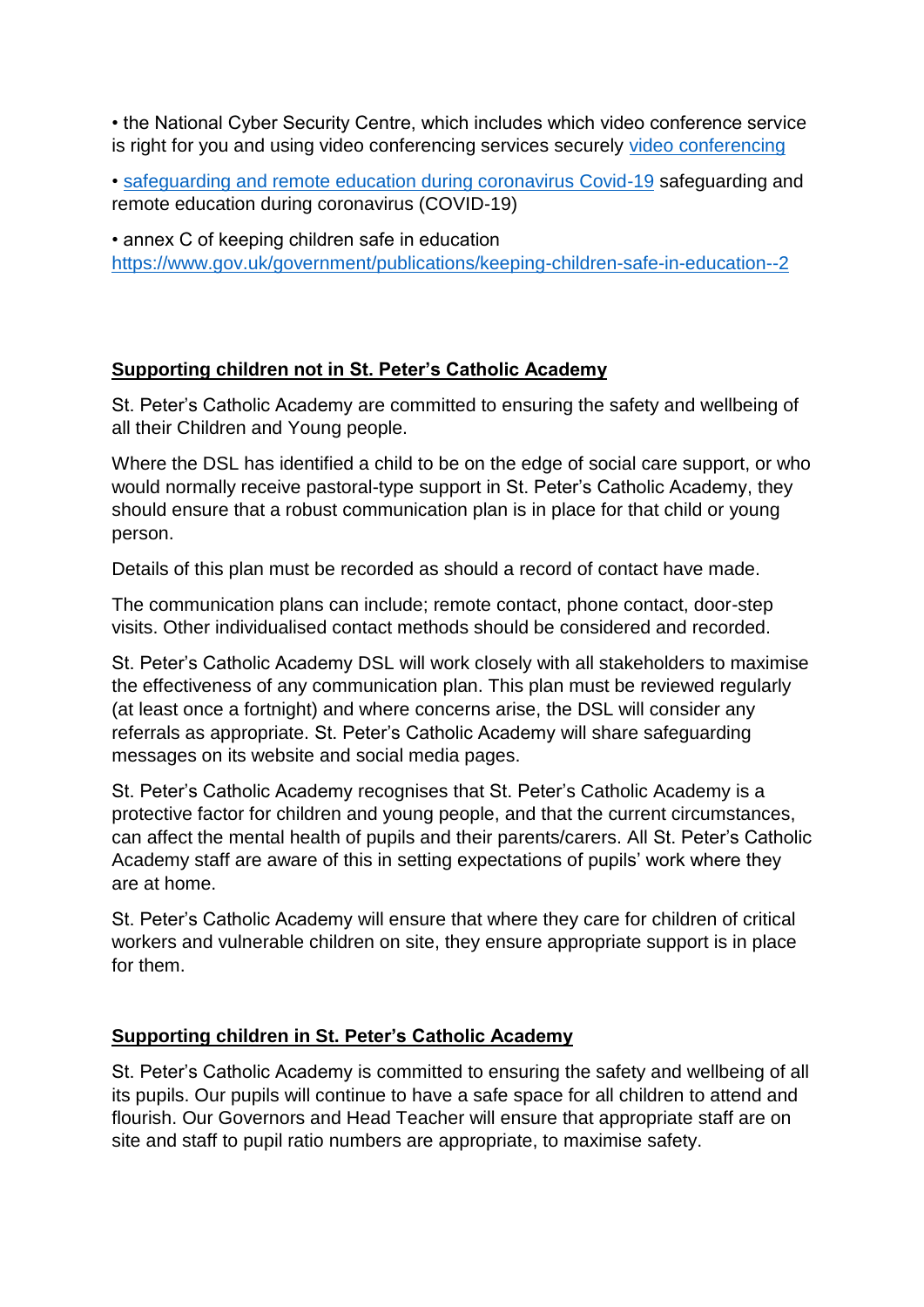St. Peter's Catholic Academy will refer to the Government guidance for education and childcare settings on how to implement social distancing and continue to follow the advice from Public Health England on handwashing and other measures to limit the risk of spread of COVID19. They will ensure that where we care for children of critical workers , vulnerable children and returning pupils on site, we ensure appropriate support is in place for them.

Where St. Peter's Catholic Academy has concerns about the impact of staff absence – such as the Designated Safeguarding Lead or first aiders – they will discuss them immediately with the Chair of Governors.

#### **Mental Health**

St. Peter's Catholic Academy are aware of the impact of the negative experiences and distressing life events on the mental health of children, parents and staff. We will, as we always have, ensure there is appropriate support and signposting to relevant support agencies in place, and also supporting those children who continue to work from home

Pupils may be experiencing a variety of emotions in response to the coronavirus (COVID19) outbreak, such as anxiety, stress or low mood. This may particularly be the case for vulnerable children, including those with a social worker and young carers. It is important to contextualise these feelings as normal responses to an abnormal situation. Some may need support to re-adjust, either to a return to learning at home or being in school without their peers, and some may be showing signs of more severe anxiety or depression. Others will not be experiencing any challenges and will be content with the change in circumstances.

The return to remote learning for most will limit pupils' social interaction with their peers, carers and teachers, which may have an impact on wellbeing.

To support school staff to understand how coronavirus (COVID-19) is affecting children and young people's mental health and wellbeing, and what they can do to look after, promote and support their own, other staff's and children and young people's wellbeing and mental health, the government has recently launched the [wellbeing for Education Return programme](file:///C:/Users/ibeardmore/AppData/Local/Microsoft/Windows/INetCache/Content.Outlook/CAQ4F446/wellbeing%20for%20Education%20Return%20programme)

Schools should also provide more focused pastoral support where issues are identified that individual pupils may need help with, drawing on external support where necessary and possible. Schools should also consider support needs of particular groups they are already aware need additional help (for example, children in need.)

Schools should also make sure that parents and pupils are aware of who in the school to contact if they have a new concern about mental health and wellbeing.

We should consider the provision of pastoral and extra-curricular activities to all pupils, including those learning at home (for example through online activities and assemblies), designed to: